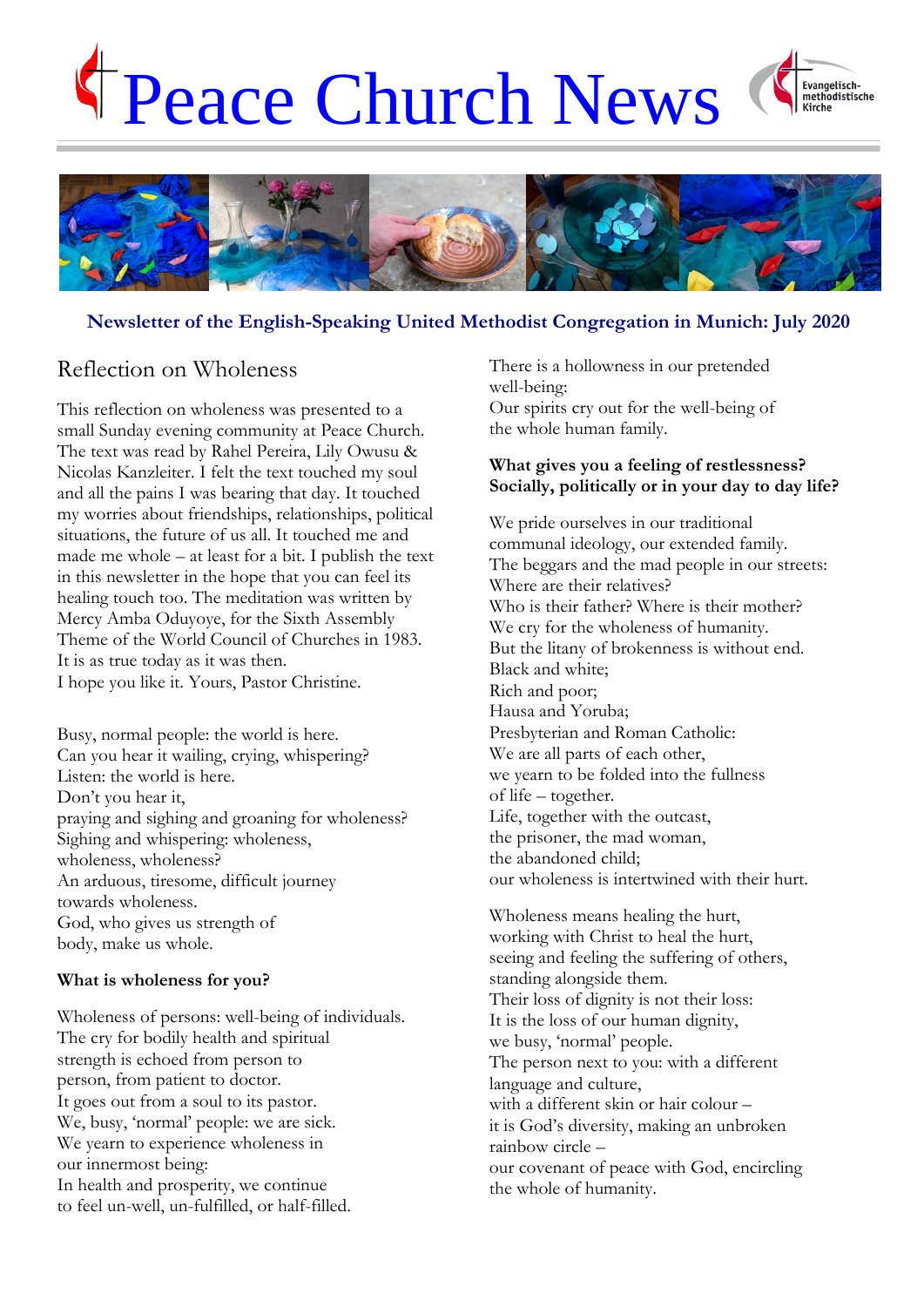Christians have to re-enact the miracle of Good Friday: The torn veil, the broken walls, the bridge over the chasm, the broken wall of hostility between the Jew and the Gentile. The wall between sacred and secular?

## **What walls do you experience in your life and in society?**

There is no wall. There is only God at work in the whole; heal the sores on the feet; salvage the disintegrated personality; bind the person back into the whole. For without that one, we do not have a whole. Even if there are ninety-nine: Without that one, we do not have a whole. God, who gives us strength of body, make us whole.

# News from Peace Church Life

## Online Prayer Worship By Vanda Augustine

To cater the needs of Peace Church members who are still taking precautions of traveling outside and being expose with too many people, Peace Church provide an online Prayer and Worship, complementing together with the other all-age service on Saturday and a quiet evening prayer on Sunday.

What we do in this online Prayer and worship is we meet every Tuesday with people from various background, race and nationalities to sing/listen songs, a piece of devotion, and lift up prayers. To align with Peace Church overall direction, we are using the same devotion / meditation reading prepared by Pastor Christine for the week. Along with meditations and readings, we are supporting each other through prayer, especially those prayer requests pinned at the Prayer Wall in Peace Church.

We will keep improving on how we could facilitate online prayer evening and we hope it will be easier (i.e. one-click) for people to join while not compromising with the voice or video quality.

We would like to welcome you to send your prayer requests, struggles, burdens, and also sharing your joy to Pastor Christine, and she will pass to the online prayer and worship team. Together with Moses, Ronald, Theo, Vivian, Kat, Vanda and Rino we would like to invite anyone of you to join our online prayer evening.

# **Invitation to Peace Church Worship in July, August & September**

**Due to the Corona regulations and our wish to keep each other safe and protect each other, we offer small, individual worship opportunities at different times of the week.**

# One on **Tuesday at 6:00 pm**

on. The group has an online service. Leaders are Rino, Vanda, Moses, Theo and others.

# One on **Saturday at 5:00 pm**

for families with Kindergarten- or school children. The services will be very child-friendly all-age services, and last about 40 minutes. Leader is Pastor Christine.

# One on **Sunday at 6:00 pm**

for anybody who likes a quiet evening prayer. Leaders are Rahel Pereira, Kat Wagner & Megan Bedford-Strohm.

We don't "touch" the Sunday noon time, until regulations become less restrictive again. We don't yet know when this will be.

**Do check the website regularly: there are always latest news, meditation texts and prayers for you to read!**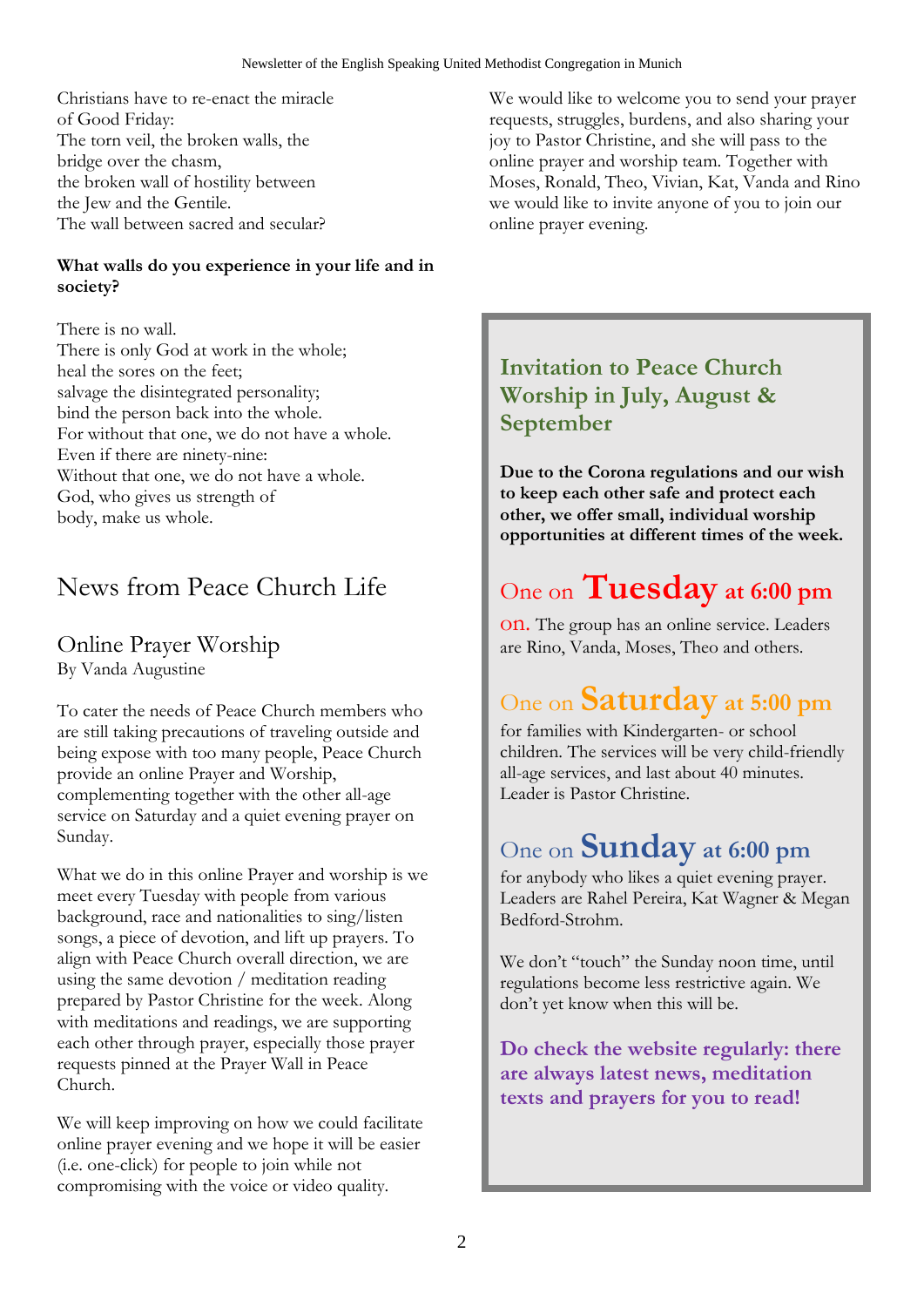Finding God in the Storms of Life and Discovering Jesus' Secret of Happiness All-age Worship on Saturdays By Pastor Christine

The all-age services on Saturdays had a hard start. The first 2 weeks nobody showed up, and the team stood there alone. They had a time of music and prayer and went home again.

In week 3 the first few families showed up. Christine had a story and activity embedded into a nice and child-friendly liturgy. With the story of Jesus stilling the storm kids and parents were told that Jesus is stilling our storms in life, but also: that God is with us in those storms which cannot be stilled. The kids helped creating a stormy sea from blue pieces of cloth. And everybody folded little boots to place them in the sea. The Prayer Wall which is a sign of our togetherness in prayer was used by many people. They shared their needs and joys, in these often so unreal times of Corona. In week 4 we all learned about God's dream for his children. God's dream for his children is happiness, and Jesus can teach us how to be happy and how to make others happy. Paper plates were turned into happy faces and collected on a colourful piece of cloth in front of the altar.



We had to wear masks when we entered and left the church and when we sang. In between we are now allowed

to take the masks of and breathe freely – as long as we stick to the distance of 1,50 metres between people. The children and the parents were very cautious not to break the rules, and payed really loving attention to each other and to what the others were doing.

For these all-age worship services, we use Desmond Tutu's beautiful children's Bible "Children of God". And we meet every Saturday at 5pm. We will probably offer this extra service for families until schools work normally again, and until we can offer Sunday School again later in the year.

Philippuskirche is a big building. Even if all the church families showed up on one Saturday, we could place them all in "safe" spaces and have real fun together. So, do know that you are all so very welcome to come and join us!

"So, tell me, why are we here? We come together to seek God's presence." By Kat Wagner

These words are spoken each week at the opening of our Sunday evening service. Words to remind us that though we have had different experiences through the week, together we are seeking to live our lives as companions of God and each other. Each week we also have the opportunity to light a candle, reminding ourselves that the light of Christ is with us now.

With flickering candles, the liturgy leads us from recognizing God's presence with us, to reflecting on a Bible passage. We've mainly been following the lectionary readings from the gospel of Matthew, with reflections shared on those, sometimes difficult, passages. What did Jesus mean when he said that?! But insights and reflections are shared, often offering a new perspective to ponder.

We are then led into a time of extended silence. Sometimes during the silence, I dwell on the words or music I've heard, praying that they will sink deeper into my heart. Sometimes I actively listen to the silence and start to notice the sounds of the traffic, of the birds, of the wind. Sometimes a prayer of concern comes into my mind, sometimes a purposeful moment of gratitude. And sometimes it is a just a blankness, and that is ok.



One of my favourite parts of the service comes next when we share our spoken prayers. Each week people take it in

turns to come forward to the front, and every week I'm thankful for the courage and honesty of each person's prayer. Prayers for individuals, prayers for the world; prayers to end racism, prayers about the Coronavirus. I love this part because we hear each person share what is on their heart, in their own words. The Prayer Wall is filling up fast!

So, I can tell you why I'm there each Sunday evening. We come together to seek God's presence, and in our togetherness (our sharing, our listening, our offering of ourselves, our caring for one another) I believe we find something of God.